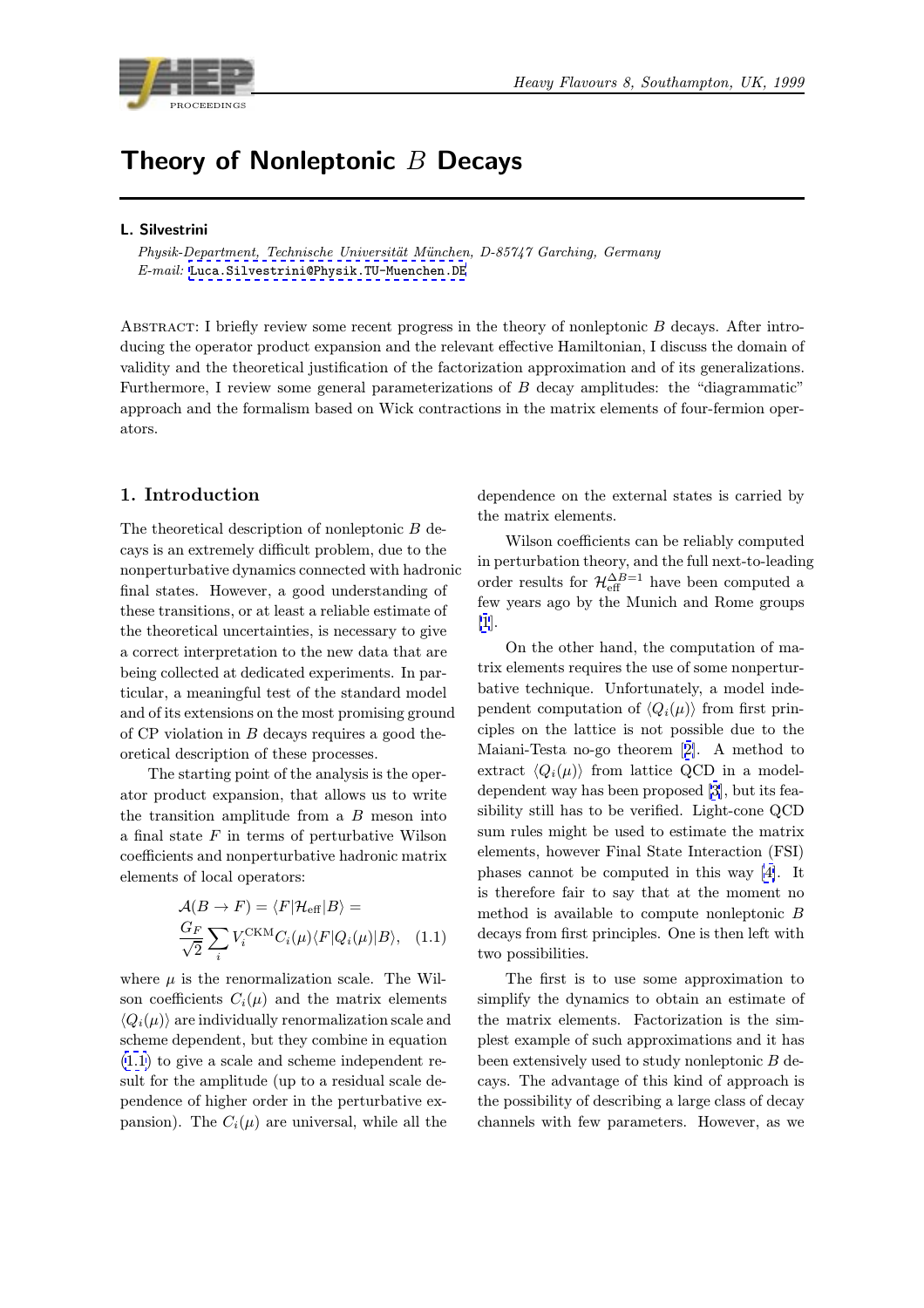<span id="page-1-0"></span>shall see in the following, factorization holds only in some channels and up to power-suppressed corrections. These corrections might, for example, play an important role in the extraction of CKM parameters from CP-violating B decays. To estimate the possible effects of these powersuppressed terms, and to correctly describe those channels in which factorization cannot be justified, it is useful to develop another formalism. One can construct a general parameterization of weak decay amplitudes, including all possible hadronic dynamics. This can be supplemented with some symmetry argument to gain some predictive power, and when enough data are available, one can try to extract the hadronic parameters from the experiment.

In the following sections I will briefly summarize some recent progress that has been made in these two directions, discussing the advantages and disadvantages of these complementary approaches.

# 2. Factorization

The factorization approximation consists in writing the matrix element of a four-quark operator between the B meson and a two-body hadronic final state as the product of two matrix elements of quark bilinears [5]–[7]. For example, let us consider the decay  $\bar{B}^0 \to D^+\pi^-$ , which is mediated by the following operators:

$$
Q_1 = (\bar{d}u)_{V-A}(\bar{c}b)_{V-A}, \ Q_2 = (\bar{d}b)_{V-A}(\bar{c}u)_{V-A}.
$$

In factorization, the matrix elements of  $Q_1$  and  $Q_2$  are written as

$$
\langle \pi^- D^+ | Q_1 | \bar{B}^0 \rangle_{\rm F} = \langle \pi^- | (\bar{d}u)_A | 0 \rangle \langle D^+ | (\bar{c}b)_V | \bar{B}^0 \rangle,
$$
  

$$
\langle \pi^- D^+ | Q_2 | \bar{B}^0 \rangle_{\rm F} = \frac{1}{N} \langle \pi^- D^+ | Q_1 | \bar{B}^0 \rangle_{\rm F} +
$$
  

$$
\frac{1}{2} \langle \pi^- D^+ | (\bar{d}t^a u)_{V-A} (\bar{c}t^a b)_{V-A} | \bar{B}^0 \rangle
$$
  

$$
\to \frac{1}{N} \langle \pi^- D^+ | Q_1 | \bar{B}^0 \rangle_{\rm F}, \qquad (2.1)
$$

where  $t^a$  is a colour matrix, N the number of colours and the octet-octet term in  $\langle Q_2 \rangle$  has been put to zero. From equation (2.1) it is evident that in factorization final state interactions and gluon exchanges between the two currents are fully neglected. From equation (2.1) one gets

$$
\langle \pi^- D^+ | \mathcal{H}_{\text{eff}} | \bar{B}^0 \rangle_F \propto (2.2)
$$
  

$$
\left( C_1(\mu) + \frac{1}{N} C_2(\mu) \right) \times \langle \pi^- D^+ | Q_1 | \bar{B}^0 \rangle_F.
$$

The factorized matrix elements are then expressed in terms of form factors and decay constants. In this manner, the decay amplitudes can be computed as a function of the parameters [6]

$$
a_1(\mu) \equiv C_1(\mu) + \frac{1}{N}C_2(\mu), \tag{2.3}
$$

$$
a_2(\mu) \equiv C_2(\mu) + \frac{1}{N}C_1(\mu).
$$
 (2.4)

Analogous parameters  $a_3-a_{10}$  can be introduced for the contributions of QCD penguin operators  $Q_{3-6}$  and electroweak penguin operators  $Q_{7-10}$ (see reference [1] for the definition of the basis of operators). Since  $C_2$  is of  $O(1/N)$  with respect to  $C_1$ , and has opposite sign, the two terms on the r.h.s. of equation (2.4) tend to cancel each other, and therefore [on](#page-8-0)e finds that  $a_2 \ll a_1$ . Channels governed by  $a_1$  are usually called "colour allowed", while transitions governed by  $a_2$  are called "colour suppressed". Care must however be taken when trying to quantify the effectiveness of colour suppression. Indeed, it strongly depends on the actual value of the Wilson coefficients and on the relative phase between the matrix elements of  $Q_1$  and  $Q_2$ .

Factorization has been extensively used in phenomenological analyses of B decays  $[6]-[8]$ , and it has proven successful in estimating treedominated nonleptonic B decays. However, from the theoretical point of view, it is clear that factorization cannot be exact. First of all, t[he](#page-9-0) f[ac](#page-9-0)torized matrix element, being expressed in terms of form factors and decay constants, is scaleand scheme-independent, while the Wilson coefficients do depend on the renormalization scale and scheme. Therefore, equation (2.2) shows that any decay amplitude computed with the factorization approximation carries these unphysical dependencies. Furthermore, the neglect of FSI phases and nonfactorizable contributions cannot in general be justified. Finally, it should also be stressed that the predictions within the factorization approach suffer from a considerable model dependence in the computation of the relevant form factors [9].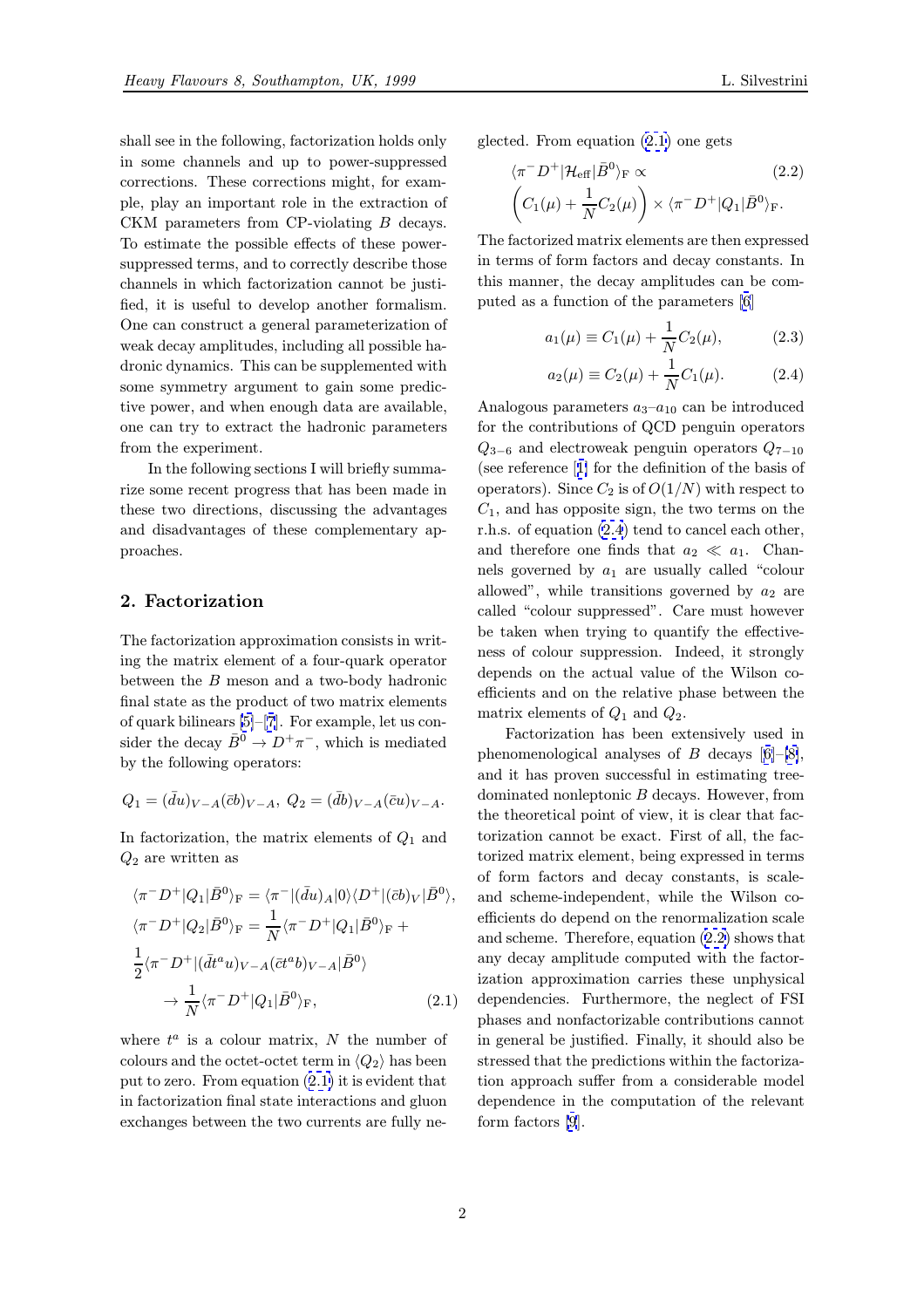## <span id="page-2-0"></span>2.1 Generalized factorization

To overcome the problem of scale and scheme dependencies, two generalizations of the factorization approach have been proposed.

In the formulation of Neubert and Stech [10], the full matrix elements are split into the factorized expression plus a nonperturbative parameter ε:

$$
\varepsilon_1^{(BD,\pi)}(\mu) \equiv \frac{\langle \pi^- D^+ | (\bar{d}u)_{V-A} (\bar{c}b)_{V-A} | \bar{B}^0 \rangle}{\langle \pi^- D^+ | Q_1 | \bar{B}^0 \rangle_{\rm F}} - 1,
$$
  

$$
\varepsilon_8^{(BD,\pi)}(\mu) \equiv \frac{\langle \pi^- D^+ | (\bar{d}t^a u)_{V-A} (\bar{c}t^a b)_{V-A} | \bar{B}^0 \rangle}{2\langle \pi^- D^+ | Q_1 | \bar{B}^0 \rangle_{\rm F}}.
$$

 $\varepsilon_{1,8}(\mu)$  combine with  $C_{1,2}(\mu)$  to give the scale and scheme independent parameters  $a_1^{\text{eff}}$  and  $a_2^{\text{eff}}$ . In this framework there is no explicit calculation of non-factorizable contributions and  $a_{1,2}^{\text{eff}}$ are treated as free parameters to be extracted from the data.

In references [11]–[14], it has been proposed to improve on factorization by computing the  $O(\alpha_s)$  corrections to the matrix elements in perturbation theory:

$$
\langle Q_i(\mu) \rangle \to g_i(\mu) \langle Q_i \rangle_{\mathcal{T}}, \tag{2.5}
$$

where  $\langle Q_i \rangle_T$  denotes the tree-level matrix element and  $g_i(\mu)$  is a scheme and scale dependent function. Then factorization is applied to  $\langle Q_i \rangle_T$ :

$$
C_i(\mu)\langle Q_i(\mu)\rangle \to C_i(\mu)g_i(\mu)\langle Q_i\rangle_{\mathrm{T}} \to C_i^{\mathrm{eff}}\langle Q_i\rangle_{\mathrm{F}}.
$$
 (2.6)

The scheme and scale dependence of  $g_i(\mu)$  matches that of  $C_i(\mu)$ , so that the effective coefficients  $C_i^{\text{eff}}$  are scheme and scale independent. Unfortunately, this result is obtained at the price of losing control over finite terms in the effective coefficients. Indeed, the  $C_i^{\text{eff}}$  computed with this recipe depend on the choice of the gauge and of the external quark momenta used in the perturbative evaluation of  $g_i(\mu)$  [15]. To obtain effective coefficients that do not carry these dependencies and to give a physical meaning to  $g_i(\mu)$ , a factorization theorem is [nece](#page-9-0)ssary.

# 2.2 Factorization theorems

The first step towards a factorization theorem was given by Bjorken's colour transparency argument [16]. Let us consider a decay of the  $B$ 

meson in two light pseudoscalars, where two light quarks are emitted from the weak interaction vertex as a fast-traveling small-size colour-singlet object. In the heavy-quark limit, soft gluons cannot resolve this colour dipole and therefore soft gluon exchange between the two light mesons decouples at lowest order in  $\Lambda_{\text{QCD}}/m_b$ .

Dugan and Grinstein [17] put forward a proof of factorization for B decays into a heavy-light final state, in which the light meson is emitted. Unfortunately, their proof is based on the use of the so-called "large en[erg](#page-9-0)y effective theory", which is known to be unsuitable to describe exclusive processes, since it fails to consistently account for the hadronization of the emitted meson [18]. The large energy effective theory can only be used to prove factorization for semi-inclusive processes [19].

Politzer and Wise [20] have applied the Brod[sky](#page-9-0) and Lepage formalism [21] to write a factorization formula for nonleptonic  $b \to c$  transitions in which [a lig](#page-9-0)ht meson is emitted and the spectator quark is absorb[ed b](#page-9-0)y the charmed meson. The expression, valid in the [lim](#page-9-0)it of heavy b and c quarks with  $r = m_c/m_b$  fixed, reads:

$$
\langle H_c(v')\pi(P)|Q_i(m_b)|H_b(v)\rangle = (2.7)
$$
  
\n
$$
\frac{1}{4}\langle H_c(v')|\bar{h}_{v'}^{(c)}h_v^{(b)}|H_b(v)\rangle m_b f_{\pi}(1-r)\times
$$
  
\n
$$
\int_0^1 dx T_i^{(S)}(x, r, m_b)\phi_{\pi}(x, m_b) +
$$
  
\n
$$
\frac{1}{4}\langle H_c(v')|\bar{h}_{v'}^{(c)}\gamma_5 h_v^{(b)}|H_b(v)\rangle m_b f_{\pi}(1+r)\times
$$
  
\n
$$
\int_0^1 dx T_i^{(P)}(x, r, m_b)\phi_{\pi}(x, m_b),
$$

where the renormalization scale has been set to  $m_b$  and  $\phi_\pi(x, m_b)$  is the pion light-cone distribution amplitude. The hard scattering amplitudes  $T_i^{(S,P)}(x,r,m_b)$  can be perturbatively expanded in  $\alpha_s(m_b)$  and are obtained from the computation of the diagrams in figure 1.

Beneke, Buchalla, Neubert and Sachrajda [22] have recently extended this formulation to B decays into two light mesons and supplemented it with an explicit one-loop pro[of](#page-3-0) of factorization for  $B \to \pi\pi$  decays valid in the limit of a hea[vy](#page-9-0) B meson. Assuming that in  $B \to \pi\pi$  decays perturbative Sudakov suppression is not sufficient to guarantee the dominance of hard spectator inter-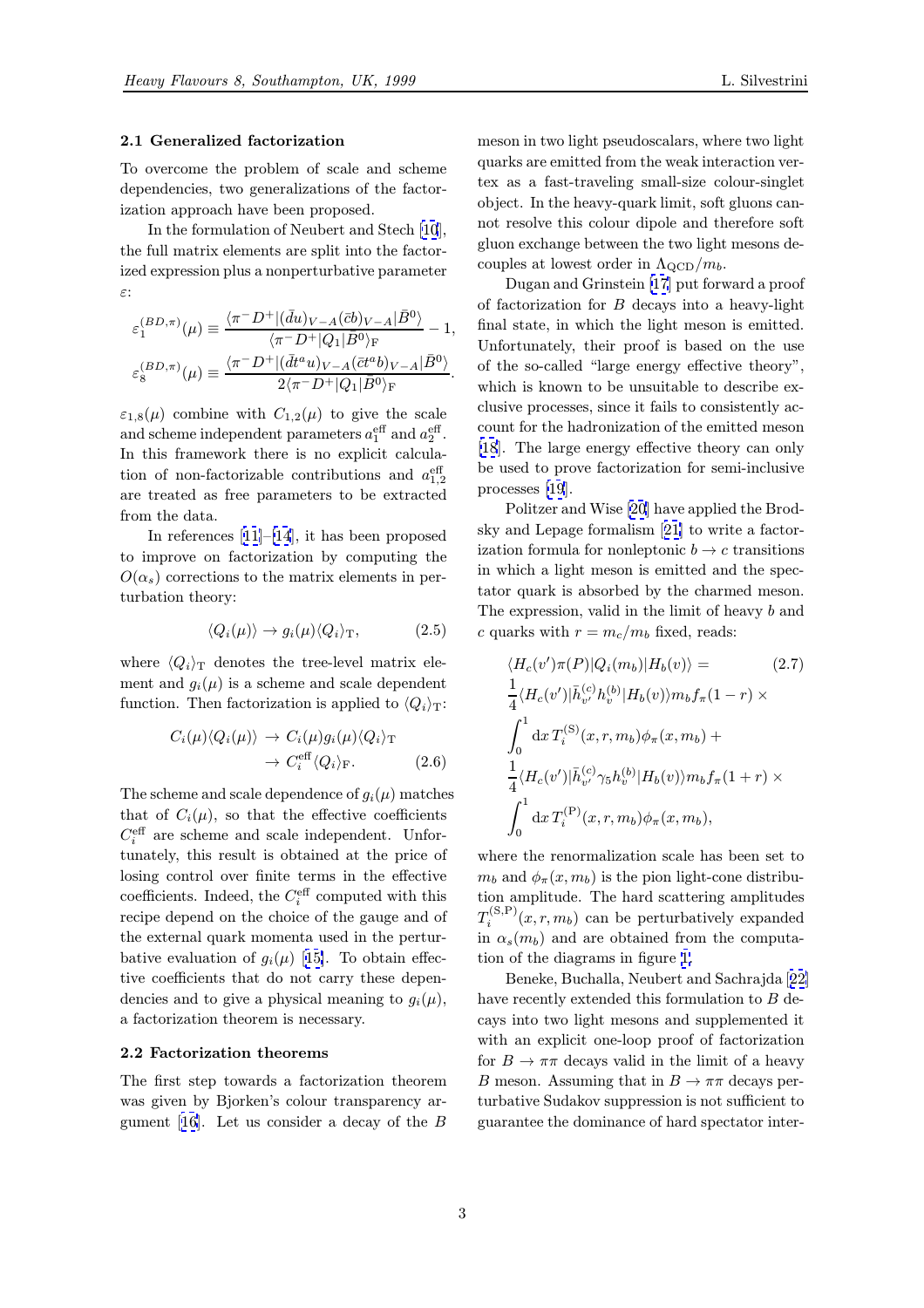<span id="page-3-0"></span>

Figure 1: Feynman diagrams for the computation of the hard scattering amplitudes T.

actions, they argue that all soft spectator interactions can be absorbed in the  $B \to \pi$  form factor. They therefore obtain the following factorization formula, valid at lowest order in  $\Lambda_{\rm QCD}/m_b$ :

$$
\langle \pi(p')\pi(q)|Q_i|\bar{B}(p)\rangle = \qquad (2.8)
$$
  

$$
f^{B\to\pi}(q^2) \int_0^1 dx T_i^I(x)\phi_\pi(x) +
$$
  

$$
\int_0^1 d\xi dx dy T_i^{II}(\xi, x, y)\phi_B(\xi)\phi_\pi(x)\phi_\pi(y),
$$

where  $f^{B\to\pi}(q^2)$  is a  $B\to\pi$  form factor, and  $\phi_{\pi}$  ( $\phi_{B}$ ) are leading-twist light cone distribution amplitudes of the pion  $(B \text{ meson})$ . Analogously to equation (2.7),  $T_i^{I,II}$  denote the hard scattering amplitudes. It is important to notice that  $T<sup>I</sup>$  starts at zeroth order in  $\alpha_s$ , giving factorization as in equation (2.1), and at higher order contains har[d gl](#page-2-0)uon exchange not involving the spectator, while  $T^{II}$  contains the hard interactions of the spectator and starts at order  $\alpha_s$  (see figure 2). This implies [tha](#page-1-0)t factorization formulae for  $B\to\pi\pi$  based on the dominance of hard spectator interactions [23, 24] miss the leading contribution in  $\alpha_s$ , unless Sudakov suppression is so effective that hard interactions of the spectator are dominant over soft ones. This controversial point should be [cl](#page-9-0)a[rifie](#page-9-0)d in order to determine the relative weight of the two terms on the r.h.s. in equation (2.8).

In the case where the spectator is absorbed by a heavy meson, the second term on the r.h.s. in equation (2.8) is power suppressed (i.e. hard interactions of the spectator are power suppressed) and one recovers equation (2.7). Finally, if a heavy meson is emitted, factorization cannot be justified.<sup>1</sup>



**Figure 2:** Order  $\alpha_s$  corrections to the hard scattering kernels  $T_i^I$  (first two rows) and  $T_i^{II}$  (third row).

The scheme and scale dependence of the scattering kernels  $T_i^{I,II}$  matches the one of Wilson coefficients, and the final result is consistently scale and scheme independent.

Final state interaction phases appear in this formalism as imaginary parts of the scattering kernels (at lowest order in  $\Lambda_{\rm QCD}/m_b$ ). These phases appear in the computation of penguin contractions and of hard gluon exchange between the two pions. This means that in the heavy quark limit final state interactions can be determined perturbatively.

The formalism of reference [22] is certainly a very interesting theoretical result. From the point of view of phenomenological applications, however, the issue of  $\Lambda_{\rm QCD}/m_b$  corrections is still an open problem that deserves fu[rth](#page-9-0)er investigation, especially in those cases where  $\Lambda_{\text{QCD}}/m_b$ corrections are chirally or Cabibbo enhanced.

# 3. General Parameterizations

In order to identify possibly dangerous nonfactorizable contributions and to estimate the uncertainties in the extraction of standard model parameters from nonleptonic  $B$  decays, it is useful to complement the above approach developing a general parameterization of decay amplitudes.

# 3.1 The "diagrammatic" approach

The diagrammatic approach [26, 27] has been extensively used to describe CP violating B decays. It is based on the flavour-flow topologies of Feynman diagrams in the full the[ory](#page-10-0).

<sup>1</sup>These considerations cast seri[ous](#page-2-0) doubts on the va-

lidity of the factorization formulae of [ref](#page-10-0)erence [24] and on the phenomenological analysis of reference [25].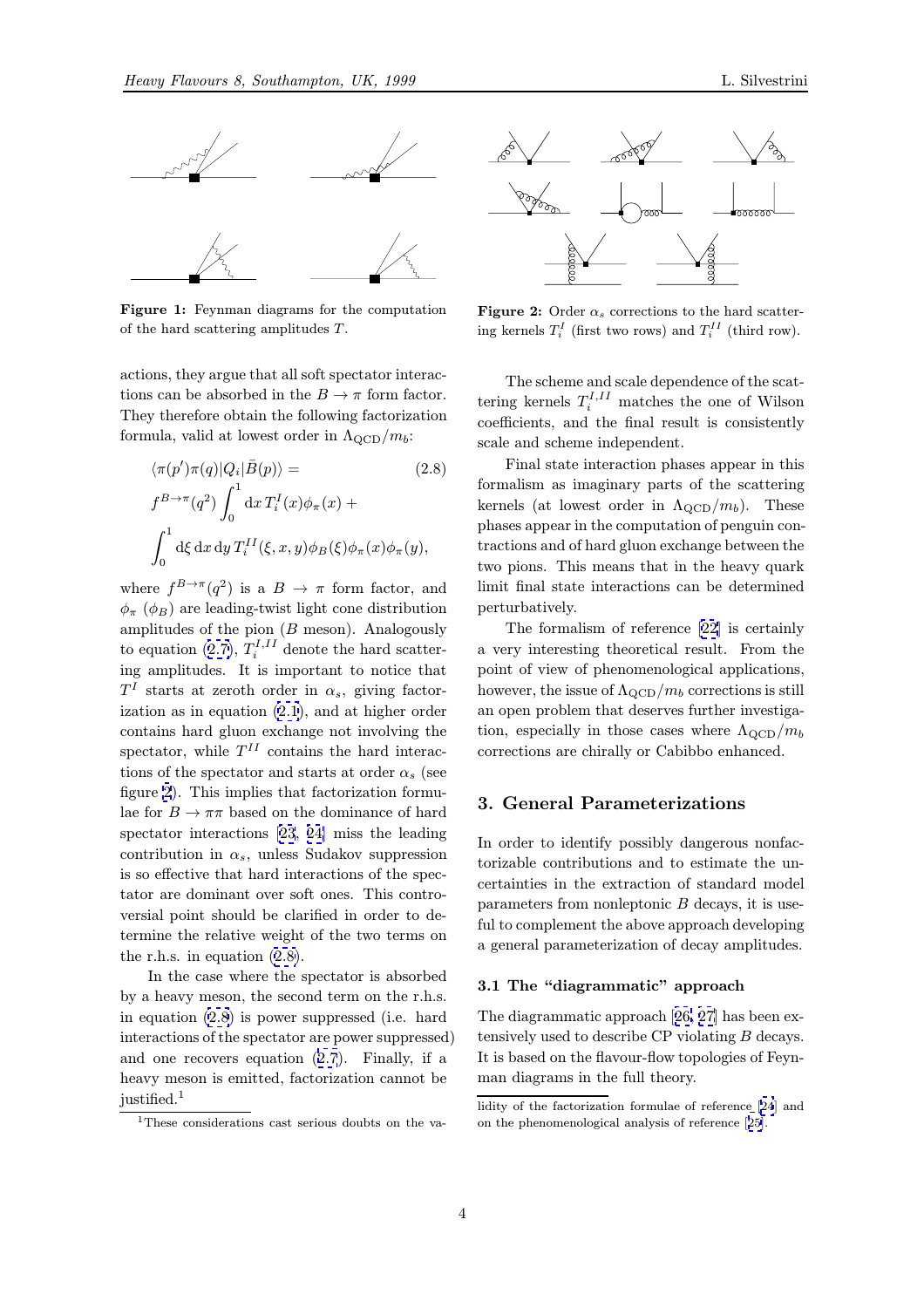In the approach of reference [27] the basic parameters for strangeness preserving decays are the "Tree" (colour favoured) amplitude  $T$ , the "colour suppressed" amplitude  $C$ , the "penguin" amp[litu](#page-10-0)de  $P$ , the "exchange" amplitude  $E$ , the "annihilation" amplitude  $A$  and the "penguin annihilation" amplitude PA. For strangeness changing decays one has  $T', C', P', E', A', PA'.$  If Zpenguins are taken into account one introduces in addition the "colour-allowed" Z-penguin  $P_{\text{EW}}$ and the "colour-suppressed" Z-penguin  $P_{\text{EW}}^C$ . Similarly  $P_{\text{EW}}'$  and  $P_{\text{EW}}^{\prime C}$  are introduced for strangenesschanging decays.

Recently the usefulness of the diagrammatic approach has been questioned with respect to the effects of final state interactions. In particular various "plausible" diagrammatic arguments to neglect certain flavour-flow topologies may not hold in the presence of FSI, which mix up different classes of diagrams [28]–[35]. Another criticism which one may add is the lack of an explicit relation of this approach to the basic framework for non-leptonic decays represented by the effective weak Hamiltoni[an](#page-10-0) an[d O](#page-10-0)PE in equation (1.1). In particular, the diagrammatic approach is governed by Feynman drawings with W-, Zand top-quark exchanges. Yet such Feynman diagrams with full propagators of heavy fields rep[rese](#page-0-0)nt really the situation at very short distance scales  $O(M_{W,Z}, m_t)$ , whereas the true picture of a decaying meson with a mass  $O(m_b)$  is more properly described by effective point-like vertices represented by the local operators  $Q_i$ . The effect of  $W, Z$  and top quark exchanges is then described by the values of the Wilson coefficients of these operators. The only explicit fundamental degrees of freedom in the effective theory are the quarks  $u, d, s, c, b$ , the gluons and the photon.

In view of this situation it is desirable to develop another phenomenological approach based directly on the OPE which allows a systematic description of non-factorizable contributions such as penguin contributions and final state interactions. Simultaneously one would like to have an approach that does not lose the intuition of the diagrammatic approach while avoiding the limitations of the latter.

### 3.2 Wick contractions and charming penguins

A general parameterization which fulfills the above requirements has been proposed in reference [35]. This approach is based on identifying the different topologies of Wick contractions in the matrix elements of the operators  $Q_i$  (see figures 3 and 4). There are emission topologies: Disconne[cted](#page-10-0) Emission  $(DE)$  and Connected Emission  $(CE)$ ; annihilation topologies: Disconnected Annihilation  $(DA)$  and Connected Annihilation  $(CA)$ ; emis[si](#page-5-0)on annihilation topologies: Disconnected Emission Annihilation (DEA) and Connected Emission Annihilation (CEA); penguin topologies: Disconnected Penguin (DP) and Connected Penguin (CP); penguin emission topologies: Disconnected Penguin Emission (DPE) and Connected Penguin Emission (CPE); penguin annihilation topologies: Disconnected Penguin Annihilation (DPA) and Connected Penguin Annihilation (CPA); double penguin annihilation topologies: Disconnected Double Penguin Annihilation  $(\overline{DPA})$  and Connected Double Penguin Annihilation  $(\overline{CPA})$ . The dashed lines represent the operators. All these parameters are flavour dependent, and some symmetry argument or dynamical assumption is needed in general to relate parameters entering different decay channels. The apparently disjoint pieces in the topologies DEA, CEA, DPE, CPE,  $DPA$ ,  $CPA$ ,  $\overline{DPA}$  and  $\overline{CPA}$  are connected to each other by gluons or photons, which are not explicitly shown. These special topologies in which only gluons connect the disjoint pieces are Zweig suppressed and are therefore naively expected to play a minor role in  $B$  decays. However, they have to be included in order to define scheme and scale independent combinations of Wilson coefficients and matrix elements (see Section 3.3).

The Wick contractions are complex because of final state interactions. For example, it is easy to show that a disconnected emission followed by a rescattering is equivalent to a connec[ted](#page-6-0) penguin. The same holds for annihilations. Therefore, by computing all possible Wick contractions one is automatically taking into account all rescattering effects in a consistent way.

The decay amplitude can be readily identified as a sum of Wilson coefficients times Wick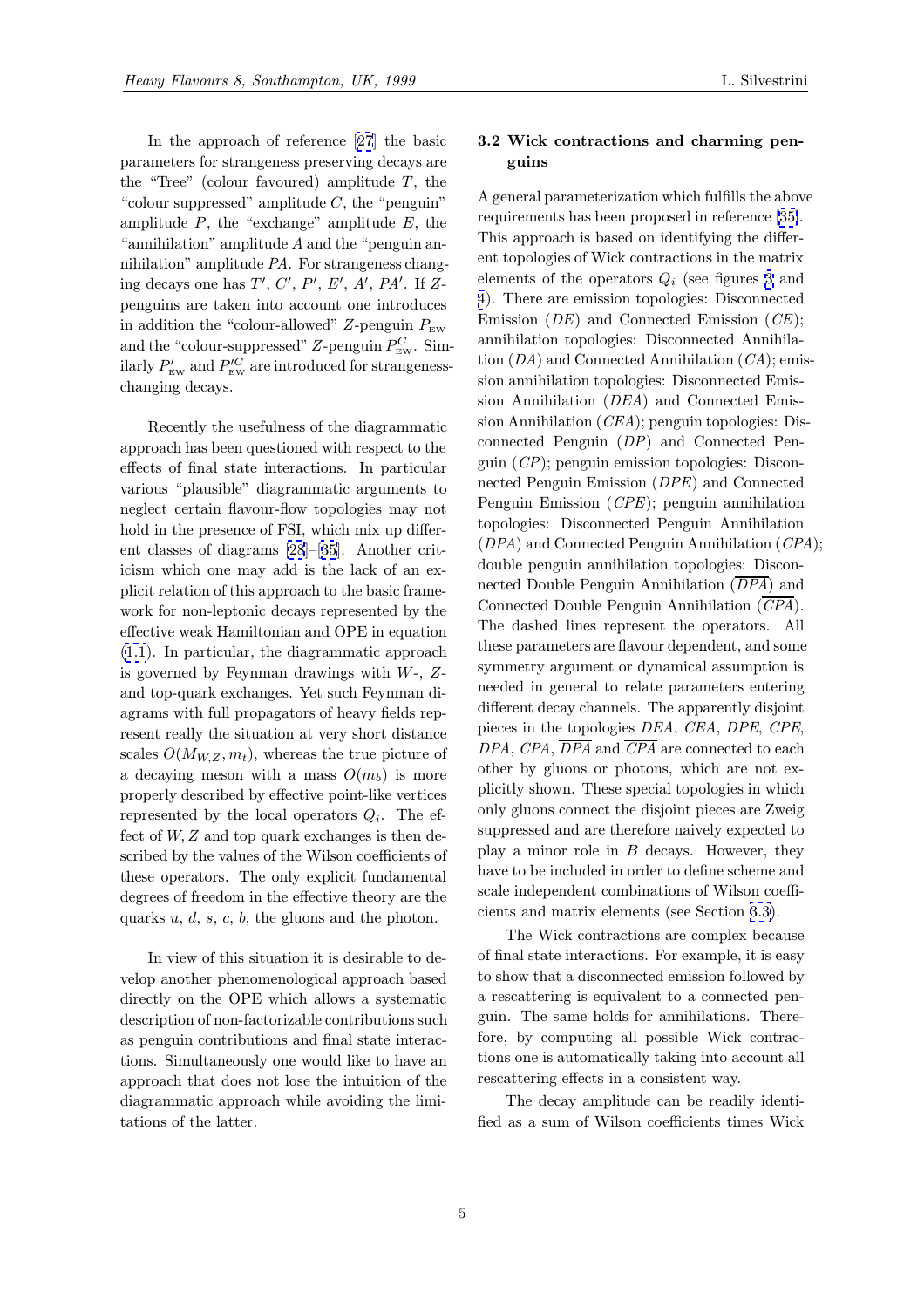<span id="page-5-0"></span>



contractions. These Wick contractions might eventually be computed on the lattice, with the caveat discussed in the Introduction. Letting the parameters vary in reasonable ranges, it is possible to obtain a reliable estimate of the uncertainties in the extraction of CKM parameters from CP asymmetries in B decays.

It is interesting to note that some particular topologies, the so-called "charming penguins", i.e. penguin contractions with a c-quark loop, can give very large contributions to some decay channels, even if their absolute value is very small. A typical example is given by  $B \to K\pi$ decays [35, 36], where the following contributions are present (neglecting annihilations and GIMsuppressed penguins):

1. T[he](#page-10-0) [con](#page-10-0)tribution of emission matrix elements of current-current operators containing up quarks, which is doubly Cabibbo suppressed, but has Wilson coefficients and matrix elements of  $O(1)$  (we normalize all matrix elements to DE for simplicity):

$$
V_{us}V_{ub}^*\left(C_1\langle Q_1^u\rangle_{DE}+C_2\langle Q_2^u\rangle_{CE}\right)
$$



Figure 4: Penguin topologies of Wick contractions in the matrix elements of operators  $Q_i$ .

$$
\sim O(\lambda^4 \cdot 1 \cdot 1); \tag{3.1}
$$

2. The contribution of emission matrix elements of penguin operators, which is Cabibbo allowed, but has Wilson coefficients of  $O(10^{-2})$ and matrix elements of  $O(1)$ :

$$
V_{ts}V_{tb}^* \sum_{i=2}^5 (C_{2i-1} \langle Q_{2i-1} \rangle_{DE} + C_{2i} \langle Q_{2i} \rangle_{CE})
$$
  
 
$$
\sim O(\lambda^2 \cdot 10^{-2} \cdot 1); \qquad (3.2)
$$

3. The contribution of penguin contractions of current-current operators involving the charm quark (charming penguins), which is Cabibbo allowed, has Wilson coefficients of  $O(1)$  and small  $(O(\Lambda_{\text{QCD}}/m_b))$  in the framework of reference [22]) matrix elements:

$$
V_{ts}V_{tb}^*(C_1 \langle Q_1^c \rangle_{DP} + C_2 \langle Q_2^c \rangle_{CP})
$$
  
 
$$
\sim O(\lambda^2 \cdot 1 \cdot \frac{\Lambda_{QCD}}{m_b});
$$
 (3.3)

4. The contribution of penguin contractions of penguin operators, which is Cabibbo allowed but has small Wilson coefficients and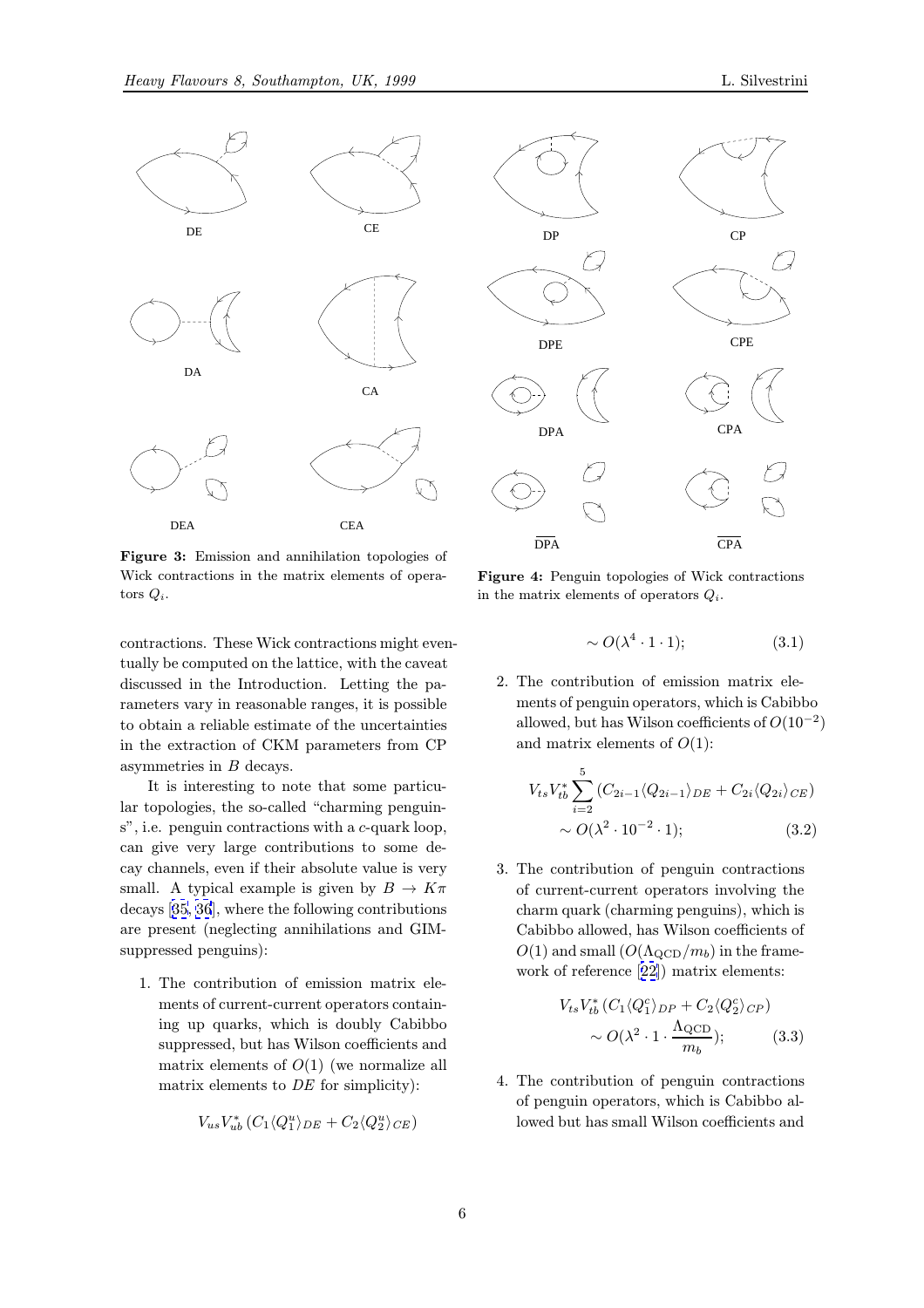<span id="page-6-0"></span>matrix elements:

$$
V_{ts}V_{tb}^* \sum_{i=2}^5 (C_{2i-1} \langle Q_{2i-1} \rangle_{DP} + C_{2i} \langle Q_{2i} \rangle_{CP})
$$
  
 
$$
\sim O(\lambda^2 \cdot 10^{-2} \cdot \frac{\Lambda_{\text{QCD}}}{m_b}). \tag{3.4}
$$

It is evident that the contribution of charming penguins is likely to be large even for values of the penguin contractions of  $O(\Lambda_{\rm QCD}/m_b)$ , thanks to the Cabibbo enhancement and the large Wilson coefficient. This means that great care should be taken in applying the factorization approach of reference [22] to these channels, and particularly in estimating hadronic uncertainties in the extraction of the angle  $\gamma$  from these decays [37, 38].

#### 3.3 A RGE invariant parameterization

One disadvantage of the above formalism is that [the](#page-10-0) [Wi](#page-10-0)ck contraction parameters  $DE$ ,  $CE$  etc., individually depend on the renormalization scale and scheme and they combine in a rather complicated way with the Wilson coefficients to give a scheme and scale independent result. It is however possible to identify a complete set of scale and scheme independent parameters, made up of combinations of Wilson coefficients and Wick parameters [39]. This means that it is possible to give an expression for the decay amplitude that is manifestly RGE invariant and retains all the advantages of the effective Hamiltonian approach. Th[ere](#page-10-0) is a correspondence of these parameters with the parameters of the "diagrammatic" approach: in some sense, these RGE invariant parameters are the translation in the effective Hamiltonian language of the parameters of the diagrammatic approach.

I now briefly describe the RGE invariant effective parameters. The interested reader will find the complete definition of the effective parameters in reference [39], together with a detailed derivation.

The first scale and scheme independent combinations of Wilson coefficients and matrix elements that one can ide[nti](#page-10-0)fy correspond to the T and C parameters of the diagrammatic approach. Denoting by  $\langle Q_i \rangle_{DE}$  and  $\langle Q_i \rangle_{CE}$  the insertions of  $Q_i$  into DE and CE topologies respectively, one finds two effective parameters

$$
E_1 = C_1 \langle Q_1 \rangle_{DE} + C_2 \langle Q_2 \rangle_{CE},
$$
  
\n
$$
E_2 = C_1 \langle Q_1 \rangle_{CE} + C_2 \langle Q_2 \rangle_{DE}. \qquad (3.5)
$$

For simplicity, we suppress here and in the following the flavour variables. They are given explicitly in reference [39].  $E_1$  and  $E_2$  are generalizations of  $a_1^{\text{eff}} \langle Q_1 \rangle_F$  and  $a_2^{\text{eff}} \langle Q_2 \rangle_F$  in the formulation of reference [10].

Next, annihilation topologies must be considered. The  $A$  and  $E$  parameters of the diagrammatic approach correspond respectively to the effective paramete[rs](#page-9-0)

$$
A_1 = C_1 \langle Q_1 \rangle_{DA} + C_2 \langle Q_2 \rangle_{CA},
$$
  
\n
$$
A_2 = C_1 \langle Q_1 \rangle_{CA} + C_2 \langle Q_2 \rangle_{DA},
$$
 (3.6)

where  $\langle Q_i \rangle_{DA}$  and  $\langle Q_i \rangle_{CA}$  denote the  $Q_i$ -insertions into DA and CA topologies respectively. Due to the flavour structure of operators  $Q_1$  and  $Q_2$ ,  $A_1$ can only contribute to  $B^+$  decays while  $A_2$  can only contribute to  $B_{d,s}$  decays.

The last class of non-penguin contractions that we consider corresponds to the insertion of  $Q_1$  and  $Q_2$  into emission-annihilation topologies, denoted by *DEA* and *CEA* in figure 3. Proceeding as above, we can identify two new effective parameters:

$$
EA_1 = C_1 \langle Q_1 \rangle_{DEA} + C_2 \langle Q_2 \rangle_{CEA},
$$
  
\n
$$
EA_2 = C_1 \langle Q_1 \rangle_{CEA} + C_2 \langle Q_2 \rangle_{DEA}. \quad (3.7)
$$

As in the case of  $A_1$  and  $A_2$ , due to the flavour structure of  $Q_1$  and  $Q_2$ ,  $EA_1$  can only contribute to  $B^+$  decays while  $EA_2$  can only contribute to  $B_{d,s}$  decays.

The situation with penguin contractions is a little bit more involved. Indeed, to obtain scale and scheme independent effective parameters it is necessary to combine penguin contractions of current-current operators and matrix elements of QCD and electroweak penguin operators.

Similarly to the sets  $(E_1, E_2)$ ,  $(A_1, A_2)$  and  $(EA<sub>1</sub>, EA<sub>2</sub>)$  one can find four effective "penguin"parameters  $P_1$ ,  $P_2$ ,  $P_3$  and  $P_4$ :

1.  $P_1$  involves the insertions of  $Q_1$  and  $Q_2$  into CP and DP topologies respectively and a particular set of matrix elements of QCDpenguin and electroweak penguin operators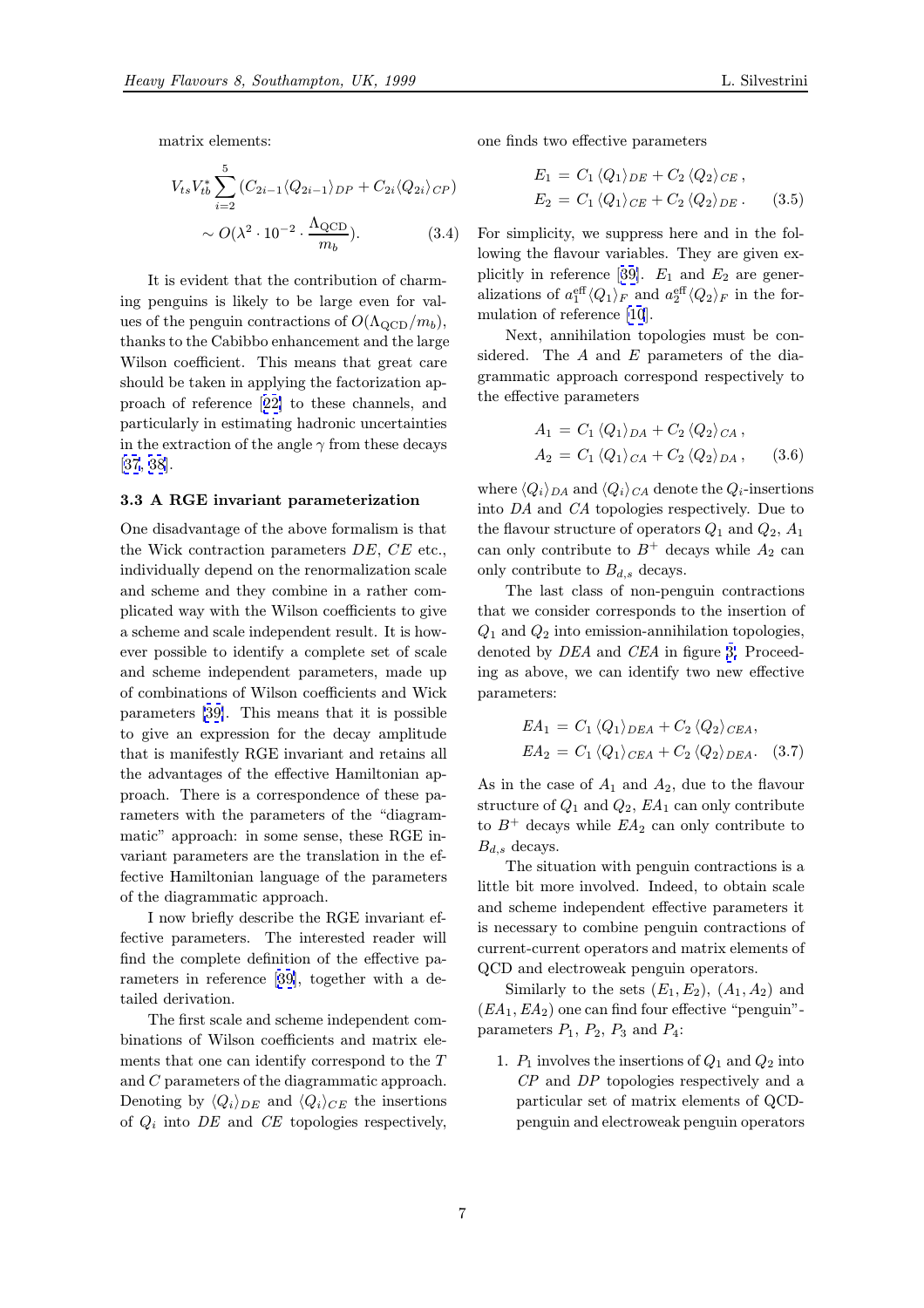necessary for the cancellation of scale and scheme dependences;

- 2.  $P_2$  involves the insertions of  $Q_1$  and  $Q_2$  into CPE and DPE topologies respectively and a suitable set of matrix elements of QCDpenguin and electroweak penguin operators necessary for the cancellation of scale and scheme dependences;
- 3.  $P_3$  involves the insertions of  $Q_1$  and  $Q_2$  into CPA and DPA topologies respectively and the corresponding set of matrix elements of QCD-penguin and electroweak penguin operators necessary for the cancellation of scale and scheme dependences;
- 4.  $P_4$  involves the insertions of  $Q_1$  and  $Q_2$  into CPA and DPA topologies respectively and the remaining matrix elements of QCD-penguin and electroweak penguin operators which have not been included in  $P_1$ ,  $P_2$  and  $P_3$ .

The explicit expressions for the  $P_1$ ,  $P_2$ ,  $P_3$ and  $P_4$  parameters are as follows:

$$
P_{1} = C_{1} \langle Q_{1} \rangle_{CP}^{c} + C_{2} \langle Q_{2} \rangle_{DP}^{c}
$$
  
+ 
$$
\sum_{i=2}^{5} \Big(C_{2i-1} \langle Q_{2i-1} \rangle_{CE} + C_{2i} \langle Q_{2i} \rangle_{DE}\Big)
$$
  
+ 
$$
\sum_{i=3}^{10} \Big(C_{i} \langle Q_{i} \rangle_{CP} + C_{i} \langle Q_{i} \rangle_{DP}\Big)
$$
  
+ 
$$
\sum_{i=2}^{5} \Big(C_{2i-1} \langle Q_{2i-1} \rangle_{CA} + C_{2i} \langle Q_{2i} \rangle_{DA}\Big),
$$
  

$$
P_{2} = C_{1} \langle Q_{1} \rangle_{CPE}^{c} + C_{2} \langle Q_{2} \rangle_{DPE}^{c}
$$
  
+ 
$$
\sum_{i=2}^{5} \Big(C_{2i-1} \langle Q_{2i-1} \rangle_{DE} + C_{2i} \langle Q_{2i} \rangle_{CE}\Big)
$$
  
+ 
$$
\sum_{i=2}^{5} \Big(C_{2i-1} \langle Q_{2i-1} \rangle_{CEA} + C_{2i} \langle Q_{2i} \rangle_{DEA}\Big)
$$
  
+ 
$$
\sum_{i=3}^{10} \Big(C_{i} \langle Q_{i} \rangle_{CPE} + C_{i} \langle Q_{i} \rangle_{DPE}\Big),
$$
  

$$
P_{3} = C_{1} \langle Q_{1} \rangle_{CPA}^{c} + C_{2} \langle Q_{2} \rangle_{DPA}^{c}
$$
  
+ 
$$
\sum_{i=2}^{10} \Big(C_{2i-1} \langle Q_{2i-1} \rangle_{DA} + C_{2i} \langle Q_{2i} \rangle_{CA}\Big)
$$
  
+ 
$$
\sum_{i=3}^{10} \Big(C_{i} \langle Q_{i} \rangle_{CPA} + C_{i} \langle Q_{i} \rangle_{DPA}\Big),
$$
  

$$
P_{4} = C_{1} \langle Q_{1} \rangle_{CPA}^{c} + C_{2} \langle Q_{2} \rangle_{\overline{DPA}}^{c}
$$

$$
+\sum_{i=2}^{5} \Big(C_{2i-1} \langle Q_{2i-1} \rangle_{DEA} + C_{2i} \langle Q_{2i} \rangle_{CEA}\Big) + \sum_{i=3}^{10} \Big(C_i \langle Q_i \rangle_{\overline{CPA}} + C_i \langle Q_i \rangle_{\overline{DPA}}\Big), \qquad (3.8)
$$

where we have denoted by  $\langle Q_i \rangle_{CP}^c$  the insertion of operator  $Q_i$  in a CP topology with a c-quark running in the loop (this corresponds to the charming penguin of ref [35]), and analogously for DP,  $CPE$ , DPE, CPA, DPA,  $\overline{CPA}$  and  $\overline{DPA}$  topologies. Notice that, due to the flavour structure of the penguin-annihilation contributions,  $P_3$  and  $P_4$  cannot contribu[te](#page-10-0) to  $B^+$  decays. Moreover  $P_4$ contributes only to final states with two flavour neutral mesons  $\bar{q}_1q_1$  and  $\bar{q}_2q_2$ . Similarly  $P_2$  contributes only to states with at least one flavour neutral meson  $\bar{q}_2q_2$ .

The  $P_i$  parameters are always accompanied by the CKM factor  $V_{tb}V_{td_i}^*$ , where  $d_i = d, s$ . Penguintype matrix elements are also present in the part of  $\mathcal{H}_\mathrm{eff}$  proportional to  $V_{ub}V_{ud_i}^*$ . They correspond to penguin contractions of operators  $Q_{1,2}$ , or, more precisely, of the differences  $\left(Q_1^{d_i uu}-Q_1^{d_i cc}\right)$ and  $(Q_2^{d_i u u} - Q_2^{d_i c c})$ . When these combinations are inserted into penguin topologies, they give rise to a generalization of the GIM penguins of reference [35]. The scale and scheme independent contributions are given by

$$
P_1^{\text{GIM}} = C_1 \Big( \langle Q_1 \rangle_{CP}^c - \langle Q_1 \rangle_{CP}^u \Big) + C_2 \Big( \langle Q_2 \rangle_{DP}^c - \langle Q_2 \rangle_{DP}^u \Big), P_2^{\text{GIM}} = C_1 \Big( \langle Q_1 \rangle_{CPE}^c - \langle Q_1 \rangle_{CPE}^u \Big) + C_2 \Big( \langle Q_2 \rangle_{DPE}^c - \langle Q_2 \rangle_{DPE}^u \Big), P_3^{\text{GIM}} = C_1 \Big( \langle Q_1 \rangle_{CPA}^c - \langle Q_1 \rangle_{CPA}^u \Big) + C_2 \Big( \langle Q_2 \rangle_{DPA}^c - \langle Q_2 \rangle_{DPA}^u \Big), P_4^{\text{GIM}} = C_1 \Big( \langle Q_1 \rangle_{CPA}^c - \langle Q_1 \rangle_{CPA}^u \Big) + C_2 \Big( \langle Q_2 \rangle_{\overline{DPA}}^c - \langle Q_2 \rangle_{\overline{DPA}}^u \Big), \quad (3.9)
$$

and vanish in the limit of degenerate  $u$  and  $c$ . The unitarity of the CKM matrix assures that in a given decay  $P_i$  is always accompanied by  $P_i^{\text{GIM}}$ . However,  $P_i$  and  $P_i^{\text{GIM}}$  are always multiplied by different CKM factors and in order to study CP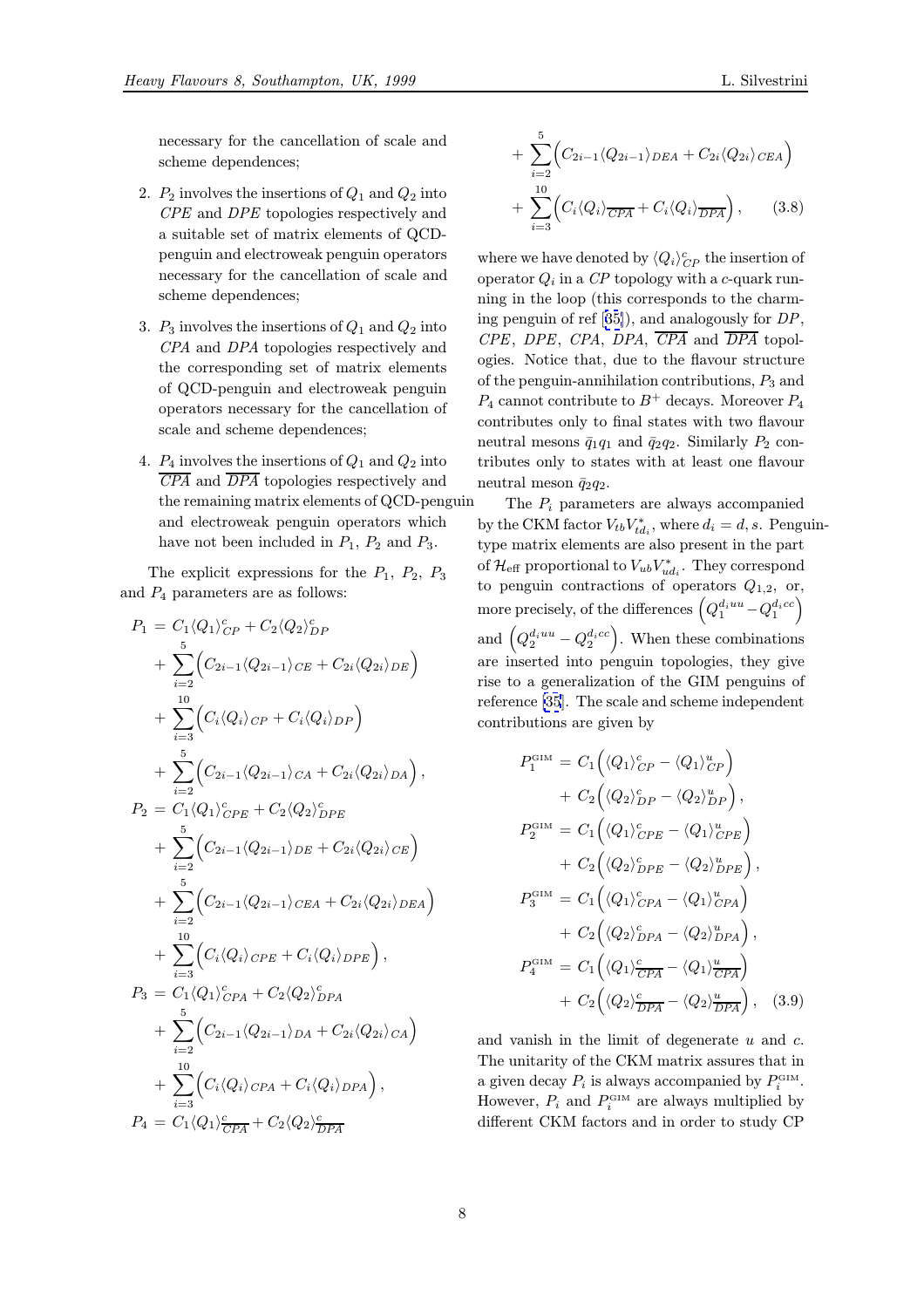<span id="page-8-0"></span>The relation to the parameters of the diagrammatic approach is the following:

$$
P_c - P_t + P_{\text{EW}}^c - P_{\text{EW}}^t \leftrightarrow P_1,
$$
  

$$
P_c - P_u + P_{\text{EW}}^c - P_{\text{EW}}^u \leftrightarrow P_1^{\text{GIM}}.
$$
 (3.10)

A hierarchy between the effective parameters can be established with the help of some dynamical considerations. As an example, I report here the results of a large  $N$  classification [39]. One has in units of  $\sqrt{N}$  the following hierarchy for various topologies:

*DE*, *DA* : *O*(1), (3.11)  
*CE*, *CA*, *DEA*, *CP*, *DPA*, *DFE* : *O*(1/*N*),  
*CEA*, *DP*, *CPA*, *CFE*, 
$$
\overline{DPA}
$$
 : *O*(1/*N*<sup>2</sup>),  
 $\overline{CPA}$  : *O*(1/*N*<sup>3</sup>).

Combining these results with the large N hierarchy of Wilson coefficients one gets the following classification of the effective parameters in units of  $\sqrt{N}$ :

$$
E_1, A_1: O(1), (3.12)
$$
  
\n
$$
E_2, A_2, EA_1, P_1, P_1^{\text{GIM}}: O(1/N),
$$
  
\n
$$
EA_2, P_2, P_3, P_2^{\text{CM}}, P_3^{\text{GIM}}: O(1/N^2),
$$
  
\n
$$
P_4, P_4^{\text{GIM}}: O(1/N^3).
$$

Using the above considerations, it is possible to divide two-body nonleptonic B decay channels in various classes, according to the CKM structure and to the effective parameters entering the decay. This classification has been given in reference [39], together with the full expressions of the decay amplitudes in terms of the effective parameters.

## 4. Co[nc](#page-10-0)lusions and outlook

As I have summarized in the previous sections, some interesting progress has been recently made in our understanding of nonleptonic B decays. Factorization in the limit of a heavy  $B$  meson has been proven at one loop for B decays to two light pseudoscalars [22], and it can be extended

to decays to a heavy-light state where the spectator is absorbed by the heavy meson. At the lowest order in  $\Lambda_{\text{QCD}}/m_b$  corrections to the factorization approximation can be systematically computed in perturbation theory. In the same approximation, FSI can be computed perturbatively. These theoretically very exciting results should be confronted with phenomenology keeping in mind that nonfactorizable power corrections can in some cases be chirally or Cabibbo enhanced.

To this aim, general parameterizations of decay amplitudes can be very helpful in identifying the potentially dangerous contributions. For example, the Wick contraction parameterization of reference [35], tightly connected to the OPE formalism, shows that a particular class of contributions, the "charming penguins" (penguin contractions of charmed current-current operators), can give l[arg](#page-10-0)e, if not dominant, contribution to many interesting decay channels such as  $B \rightarrow$  $K\pi$ .

In its RGE invariant formulation [39], the Wick contraction parameterization benefits of the advantages of being directly connected to the effective Hamiltonian formalism, while maintaining the appealing simplicity of the diagr[am](#page-10-0)matic approach.

It is very exciting to think that benefiting of these complementary approaches as well as of the wealth of forthcoming data we might be able in the near future to reach a good understanding of nonleptonic B decays.

#### Acknowledgments

I warmly thank the organizers of this very interesting and stimulating conference. I am much indebted to A.J. Buras, M. Ciuchini, R. Contino, E. Franco and G. Martinelli for the lively and enjoyable collaboration on many of the subjects discussed in this talk. I acknowledge the support of the German Bundesministerium für Bildung und Forschung under contract 05 HT9WOA.

#### References

[1] G. Altarelli, G. Curci, G. Martinelli and S. Petrarca, Nucl. Phys. B 187 (1981) 461;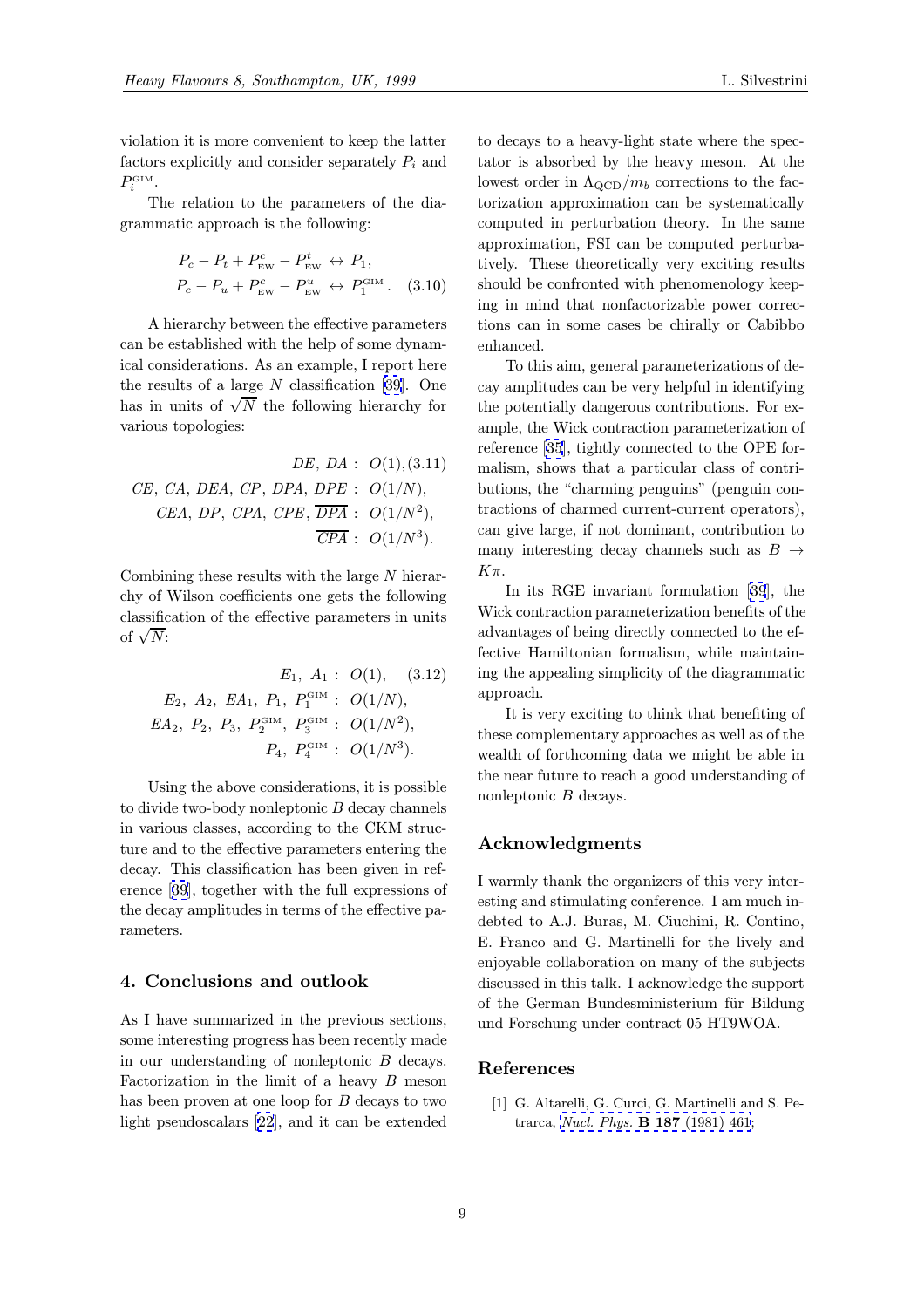<span id="page-9-0"></span>A.J. Buras and P.H. Weisz, *Nucl. Phys.* **B** 333 (1990) 66;

A.J. Buras, M. Jamin, M.E. Lautenbacher and P.H. Weisz, Nucl. Phys. B 3[70](http://www-spires.slac.stanford.edu/spires/find/hep/www?j=NUPHA%2CB333%2C66) (1992) 69; Nucl. Phys. B 400 (1993) 37; [A.J. Bura](http://www-spires.slac.stanford.edu/spires/find/hep/www?j=NUPHA%2CB333%2C66)s, M. Jamin and M.E. Lautenbacher, Nucl. Phys. B 400 (1993) 75; Nucl. Phys. [B](http://www-spires.slac.stanford.edu/spires/find/hep/www?j=NUPHA%2CB400%2C37) 408 (1993) [209;](http://www-spires.slac.stanford.edu/spires/find/hep/www?j=NUPHA%2CB370%2C69) [M. Ciuchini, E. Franc](http://www-spires.slac.stanford.edu/spires/find/hep/www?j=NUPHA%2CB400%2C37)o, G. Martinelli and L. Reina, Phys. Lett. B 301 (1993) 263; Nucl. Phys. **B 415** [\(1994\) 403.](http://www-spires.slac.stanford.edu/spires/find/hep/www?j=NUPHA%2CB400%2C75)

- [\[2\] L. Maiani and](http://www-spires.slac.stanford.edu/spires/find/hep/www?j=NUPHA%2CB408%2C209) M. Testa, Phys. Lett. B 245 [\(1990\) 585.](http://www-spires.slac.stanford.edu/spires/find/hep/www?j=PHRVA%2CD57%2C2996)
- [\[3\] M. Ciuchini, E. Franc](http://www-spires.slac.stanford.edu/spires/find/hep/www?j=NUPHA%2CB415%2C403)[o,](http://www-spires.slac.stanford.edu/spires/find/hep/www?j=PHLTA%2CB301%2C263) [G.](http://www-spires.slac.stanford.edu/spires/find/hep/www?j=PHLTA%2CB301%2C263) [Martinel](http://www-spires.slac.stanford.edu/spires/find/hep/www?j=PHLTA%2CB301%2C263)li [and](http://www-spires.slac.stanford.edu/spires/find/hep/www?j=NUPHA%2CB415%2C403) L. Silvestrini, Phys. Lett. B 380 (1996) 353; L. Silvestrini, Nucl. Phys. 54A [\(Proc. Suppl.\)](http://www-spires.slac.stanford.edu/spires/find/hep/www?j=PHLTA%2CB245%2C585) [\(1997\) 276.](http://www-spires.slac.stanford.edu/spires/find/hep/www?j=PHRVA%2CD58%2C094009)
- [4] V.M. Bra[un, these proceeding](http://www-spires.slac.stanford.edu/spires/find/hep/www?j=PHLTA%2CB380%2C353)s, hep-ph/9911206.
- [\[5\] J. Schwing](http://www-spires.slac.stanford.edu/spires/find/hep/www?j=NUPHZ%2C54A%2C276)er, *[Phys.](http://www-spires.slac.stanford.edu/spires/find/hep/www?j=NUPHZ%2C54A%2C276) [Rev.](http://www-spires.slac.stanford.edu/spires/find/hep/www?j=NUPHZ%2C54A%2C276) [Lett.](http://www-spires.slac.stanford.edu/spires/find/hep/www?j=NUPHZ%2C54A%2C276)* **12** (1964) 630; R.P. Feynman, in Symmetries in Particle Physics, ed. A. Zichichi, Acad. Press 1965, [p.167;](http://xxx.lanl.gov/abs/hep-ph/9911206) O. Haan and B. Stech, [Nucl. Phys.](http://www-spires.slac.stanford.edu/spires/find/hep/www?j=PRLTA%2C12%2C630) B 22 (1970) 448;

D. Fakirov and B. Stech, Nucl. Phys. B 133 (1978) 315;

L.L. Chau, Phys. Rep. 95 [\(1983\) 1.](http://www-spires.slac.stanford.edu/spires/find/hep/www?j=NUPHA%2CB22%2C448)

- [\[6\] M.](http://www-spires.slac.stanford.edu/spires/find/hep/www?j=NUPHA%2CB22%2C448) Wirbel, B. Stech and M. Bauer, [Z. Physik](http://www-spires.slac.stanford.edu/spires/find/hep/www?j=NUPHA%2CB133%2C315) C 29 (1985) 637; [M. Bauer,](http://www-spires.slac.stanford.edu/spires/find/hep/www?j=NUPHA%2CB133%2C315) [B. Stech and M. Wirbel,](http://www-spires.slac.stanford.edu/spires/find/hep/www?j=NUPHZ%2CB11%2C325) Z. Physik C 34 (198[7\) 103.](http://www-spires.slac.stanford.edu/spires/find/hep/www?j=PRPLC%2C95%2C1)
- [\[7\] M. Neubert, V. Rieckert, B. Stech and](http://www-spires.slac.stanford.edu/spires/find/hep/www?j=PHLTA%2CB255%2C583) [Q.P. Xu, in "Hea](http://www-spires.slac.stanford.edu/spires/find/hep/www?j=ZEPYA%2CC29%2C637)vy Flavours", eds. A.J. Buras and M. Lindner (World Scientific, [Singapore,](http://www-spires.slac.stanford.edu/spires/find/hep/www?j=ZEPYA%2CC34%2C103) [1992\), p. 286.](http://www-spires.slac.stanford.edu/spires/find/hep/www?j=ZEPYA%2CC34%2C103)
- [8] D. Du and Z. Xing, Phys. Lett. B 312 (1993) 199; A. Deandrea et al., Phys. Lett. B 318 (1993) 549; Phys. Lett. B 320 (1994) 170; [F. Buccella, F. Lomb](http://www-spires.slac.stanford.edu/spires/find/hep/www?j=PHRVA%2CD22%2C2157)[ardi, G. Miele and P. San](http://www-spires.slac.stanford.edu/spires/find/hep/www?j=PHLTA%2CB312%2C199)[tore](http://www-spires.slac.stanford.edu/spires/find/hep/www?j=PHLTA%2CB312%2C199)lli, Z. Physik C 59 (1993) 437; N.G. Deshpande, B[. Dutta and S. Oh,](http://www-spires.slac.stanford.edu/spires/find/hep/www?j=PHLTA%2CB318%2C549) Phys. [Rev](http://www-spires.slac.stanford.edu/spires/find/hep/www?j=PHLTA%2CB318%2C549). D 57 [\(1998\) 5723;](http://www-spires.slac.stanford.edu/spires/find/hep/www?j=PHLTA%2CB320%2C170) hep-ph/9712445.
- [9] M. Ciuchini, R. Contino, E. Franco and G. Martinelli, [Eur. Phys. J.](http://www-spires.slac.stanford.edu/spires/find/hep/www?j=ZEPYA%2CC59%2C437) C9 (1999) 43.
- [\[10\] M. Neubert and B. Ste](http://www-spires.slac.stanford.edu/spires/find/hep/www?j=PHRVA%2CD57%2C5723)c[h, in "Heavy Fla](http://xxx.lanl.gov/abs/hep-ph/9712445)[vours](http://www-spires.slac.stanford.edu/spires/find/hep/www?j=PHRVA%2CD57%2C5723) [II", eds. A.J. Buras and M. Lindner \(World](http://www-spires.slac.stanford.edu/spires/find/hep/www?j=PHRVA%2CD55%2C5577) Scientific, Singapore, 1998), p. 294; [B. Stech, in Honolulu 1997, B physics and CP](http://www-spires.slac.stanford.edu/spires/find/hep/www?j=PHRVA%2CD56%2C1615)

violation, p. 140;

M. Neubert, Nucl. Phys. 64 (Proc. Suppl.) (1998) 474; Proceedings of the International Europhysics Conference on High-Energy Physics, eds. D. Lellouch, G. Mikenberg, E. Rabinovici (S[pringer-Verlag, Berlin, Germany,](http://www-spires.slac.stanford.edu/spires/find/hep/www?j=NUPHZ%2C64%2C474) [1999\), p. 24](http://www-spires.slac.stanford.edu/spires/find/hep/www?j=NUPHZ%2C64%2C474)3.

- [11] A. Ali and C. Greub, *Phys. Rev.* **D 57** (1998) 2996; A. Ali, J. Chay, C. Greub and P. Ko, Phys. Lett. **B** 424 (1998) 161.
- [12] A. Ali, G. Kramer and C.-D. Lü, *[Phys. Rev.](http://www-spires.slac.stanford.edu/spires/find/hep/www?j=PHRVA%2CD57%2C2996)*  $\bf{D}$ 58 (1998) 094009.
- [\[13\] H.-Y. Cheng,](http://www-spires.slac.stanford.edu/spires/find/hep/www?j=PHLTA%2CB424%2C161) *Phys. Lett.* **B 335** (1994[\)](http://www-spires.slac.stanford.edu/spires/find/hep/www?j=PHLTA%2CB424%2C161) [428;](http://www-spires.slac.stanford.edu/spires/find/hep/www?j=PHLTA%2CB424%2C161) Phys. Lett. B 395 (1997) 345; H.-Y. Cheng and B. Tseng, hep[-ph/9708211](http://www-spires.slac.stanford.edu/spires/find/hep/www?j=PHRVA%2CD58%2C094009); Phys. Rev. D 58 (1998) 094005; Y.-H. Chen, [H.-Y. Cheng and B. Tseng,](http://www-spires.slac.stanford.edu/spires/find/hep/www?j=PHLTA%2CB335%2C428) Phys. Rev. D 59 [\(1999\) 074003;](http://www-spires.slac.stanford.edu/spires/find/hep/www?j=PHLTA%2CB395%2C345) H.-Y. Cheng and K.-C. Yang, [Phys. Rev.](http://xxx.lanl.gov/abs/hep-ph/9708211) D 59 [\(1999\) 092004.](http://www-spires.slac.stanford.edu/spires/find/hep/www?j=PHRVA%2CD58%2C094005)
- [14] J.M. Soares, *Phys. Rev.* **D 51** (1995) 35[18.](http://www-spires.slac.stanford.edu/spires/find/hep/www?j=PHRVA%2CD59%2C074003)
- [\[15\]](http://www-spires.slac.stanford.edu/spires/find/hep/www?j=PHRVA%2CD59%2C074003) [A.J.](http://www-spires.slac.stanford.edu/spires/find/hep/www?j=PHRVA%2CD59%2C074003) [Buras](http://www-spires.slac.stanford.edu/spires/find/hep/www?j=PHRVA%2CD59%2C074003) [and](http://www-spires.slac.stanford.edu/spires/find/hep/www?j=PHRVA%2CD59%2C074003) [L.](http://www-spires.slac.stanford.edu/spires/find/hep/www?j=PHRVA%2CD59%2C074003) [Silvest](http://www-spires.slac.stanford.edu/spires/find/hep/www?j=PHRVA%2CD59%2C074003)rini, [Nucl. Phys.](http://www-spires.slac.stanford.edu/spires/find/hep/www?j=PHRVA%2CD59%2C092004) B 548 [\(1999\) 29](http://www-spires.slac.stanford.edu/spires/find/hep/www?j=PHRVA%2CD59%2C092004)3.
- [16] J.D. Bjorken, [Nucl. Phys.](http://www-spires.slac.stanford.edu/spires/find/hep/www?j=PHRVA%2CD51%2C3518) **B11** (Proc. Suppl.) (1989) 325.
- [\[17\] M.J. Dugan an](http://www-spires.slac.stanford.edu/spires/find/hep/www?j=NUPHA%2CB548%2C293)d B. Grinstein, [Phys.](http://www-spires.slac.stanford.edu/spires/find/hep/www?j=NUPHA%2CB548%2C293) [Lett.](http://www-spires.slac.stanford.edu/spires/find/hep/www?j=NUPHA%2CB548%2C293) **B** 255 (1991) 583.
- [18] U. Aglietti, *Phys. Lett.* **B 292** [\(1992\)](http://www-spires.slac.stanford.edu/spires/find/hep/www?j=NUPHZ%2CB11%2C325) [424.](http://www-spires.slac.stanford.edu/spires/find/hep/www?j=NUPHZ%2CB11%2C325)
- [19] U. Aglietti and G. Corbò, he[p-ph/9712242](http://www-spires.slac.stanford.edu/spires/find/hep/www?j=PHLTA%2CB255%2C583); Phys. Lett. **B 431** (1998) 166.
- [20] H.D. Politz[er and M.B. Wise,](http://www-spires.slac.stanford.edu/spires/find/hep/www?j=PHLTA%2CB292%2C424) Phys. Lett. **B** 257 (1990) 399.
- [21] [G.P. Lepage and S.J. Brodsk](http://www-spires.slac.stanford.edu/spires/find/hep/www?j=PHLTA%2CB431%2C166)y, *[Phys.](http://xxx.lanl.gov/abs/hep-ph/9712242) [Rev.](http://xxx.lanl.gov/abs/hep-ph/9712242)* D 22 (1980) 2157.
- [\[22\] M. Beneke, G. B](http://www-spires.slac.stanford.edu/spires/find/hep/www?j=PHLTA%2CB257%2C399)uchalla, M. Ne[ubert](http://www-spires.slac.stanford.edu/spires/find/hep/www?j=PHLTA%2CB257%2C399) [and](http://www-spires.slac.stanford.edu/spires/find/hep/www?j=PHLTA%2CB257%2C399) [C.T.](http://www-spires.slac.stanford.edu/spires/find/hep/www?j=PHLTA%2CB257%2C399) Sachrajda, Phys. Rev. Lett. 83 [\(1999\) 1914.](http://www-spires.slac.stanford.edu/spires/find/hep/www?j=PHRVA%2CD22%2C2157)
- [23] A. Szczepaniak, E.M. Henley and S. Brodsky, Phys. Lett. **B 243** (1990) 287.
- [24] C.V. Chan[g and H. Li,](http://www-spires.slac.stanford.edu/spires/find/hep/www?j=PRLTA%2C83%2C1914) *Phys. Rev.* **D 55** (1997) 5577; [T. Yeh and H. Li,](http://www-spires.slac.stanford.edu/spires/find/hep/www?j=PHLTA%2CB243%2C287) Phys. Rev. D 56 (1997) 1615; H. Cheng, H. Li and K. Yang, [Phys. Rev.](http://www-spires.slac.stanford.edu/spires/find/hep/www?j=PHRVA%2CD55%2C5577) D 60 (1999) 094005.
- [25] Y. Chen, H. Cheng[, B. Tseng and K. Yang,](http://www-spires.slac.stanford.edu/spires/find/hep/www?j=PHRVA%2CD56%2C1615) Phys. Rev. D 60 (1999) 094014.